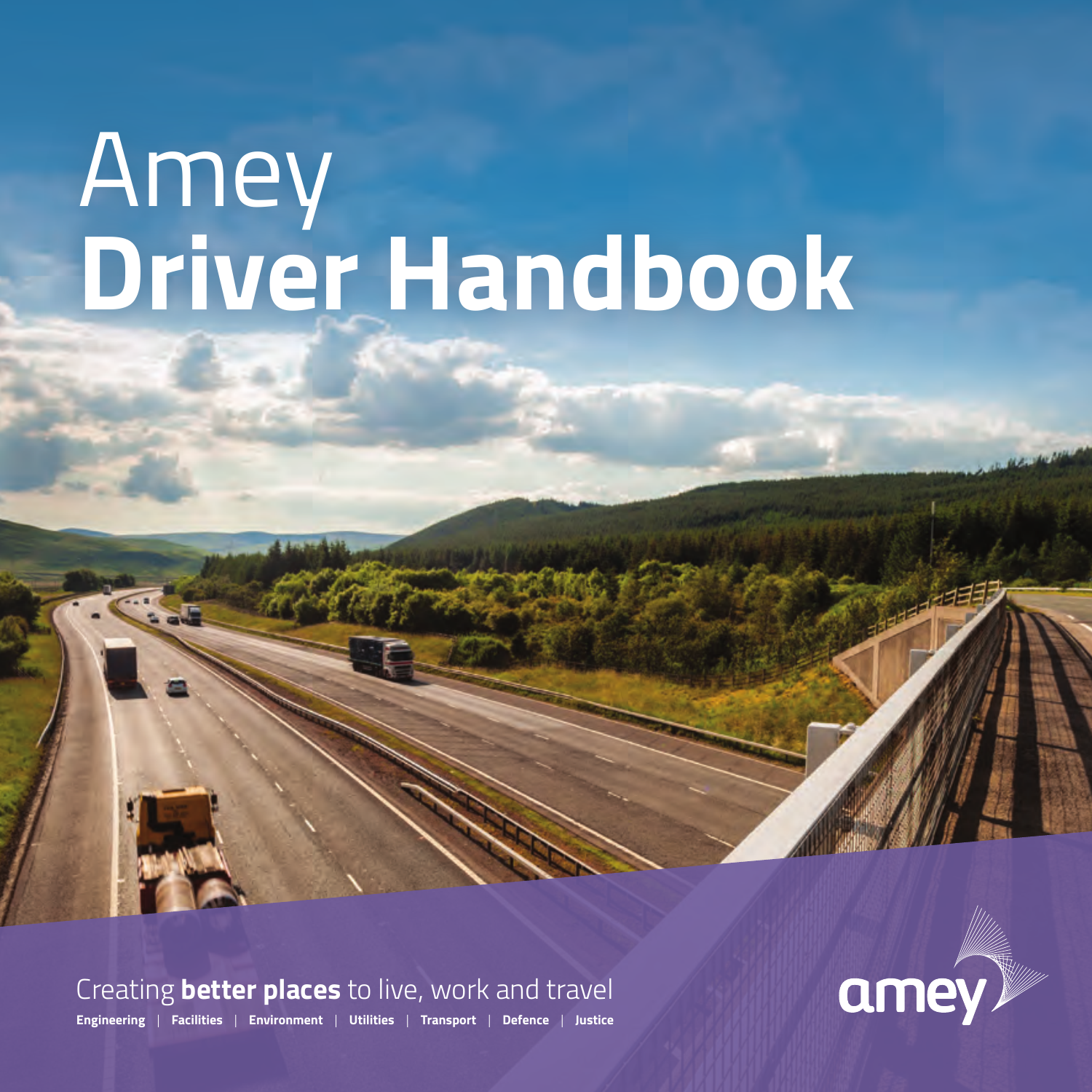### Information for all drivers

### Who can drive an Amey vehicle?

You can drive an Amey vehicle if:

- You are a permanent or agency employee who has completed a mandate and have a valid licence check on record.
- You are the partner/spouse of a company car driver who resides at the same address as the main driver and have completed a mandate and have a valid licence check on record with Amey.
- You are driving a vehicle within your permitted licence categories.
- You are fit to drive.
- The driving activity is authorised.

There is no age restriction on who can drive an Amey vehicle, however vehicle familiarisation and further training may be beneficial. Provisional licence holders are not permitted to drive Amey vehicles.

### Driver responsibilities

Every Amey driver must:

- Ensure you are familiar with this handbook and the manufacturer's vehicle manual.
- Hold a full and valid driving licence for the category of vehicle you drive.
- Ensure your vehicle is roadworthy and safe to use at all times.
- Familiarise yourself with each vehicle you drive before use.
- Obey the **Highway Code (1)** all road traffic laws and company specific policies.
- Know what to do in an emergency and report all vehicle incidents **immediately**.
- Wear a seatbelt at all times and ensure all passengers do the same.
- Be fit to drive and inform your people manager of any illness that may affect your ability to drive.
- Plan your journey carefully and remove all distractions to ensure you reduce risk to yourself and others.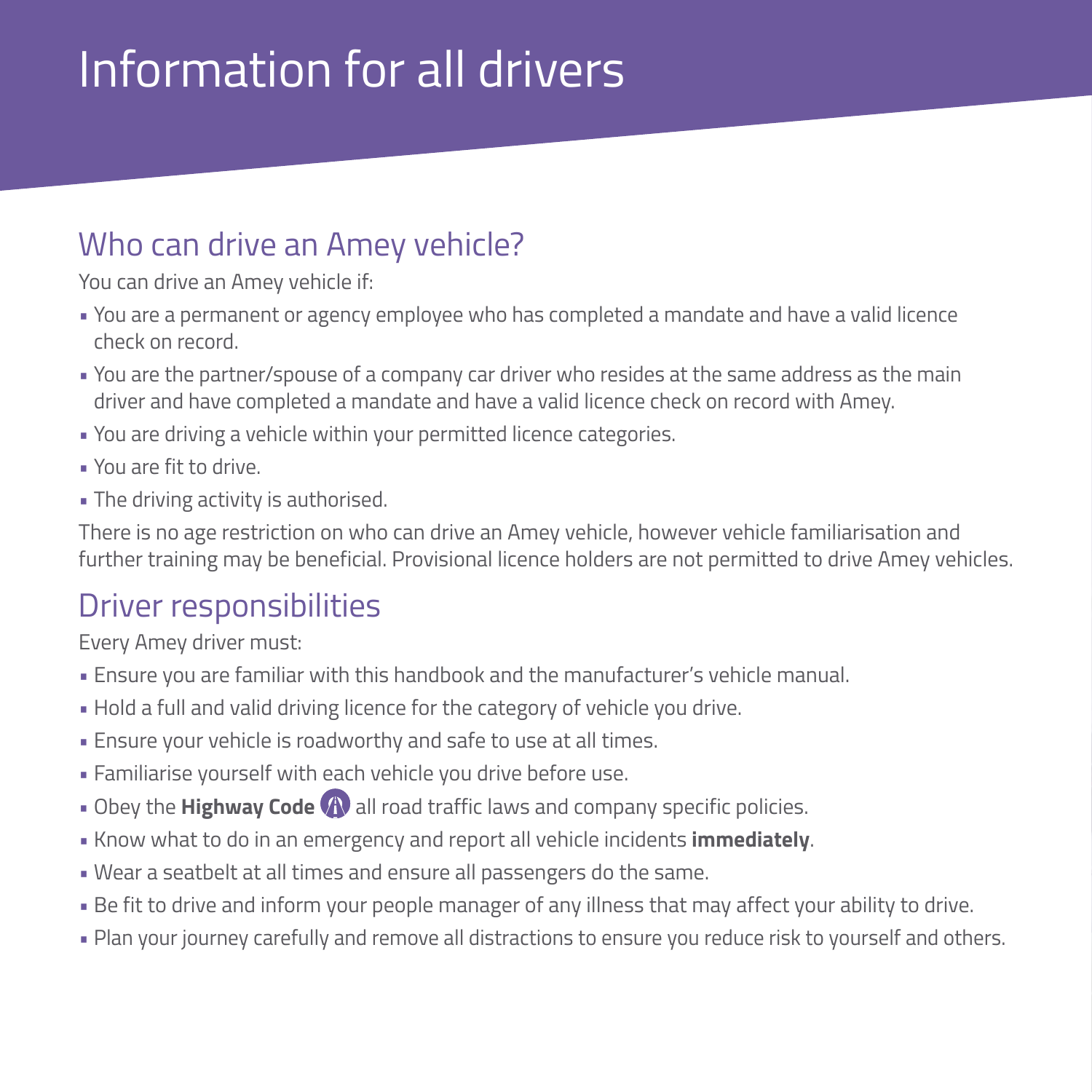### Driving licences

All drivers must hold a valid licence for the vehicle they are driving and are required to have their driving licence checked regularly as per **Amey Policy** - you will be asked to provide your consent to this. You must inform your people manager if your licence is endorsed, revoked, lost or misplaced.

### Insurance and tax

You are insured under the Amey Motor insurance policy to drive an Amey vehicle as long as you have a valid (appropriate) driving licence check on record. Any other use of a vehicle is not covered by the insurance policy unless agreed as part of your contract. A copy of Amey's Motor Insurance Certificate can be found in the **Amey Document Library**  $\alpha$ . Please note that if you have an incident in an Amey vehicle you are obliged to also inform your own personal vehicle insurance provider.

Your personal property is not covered by the company's insurance so you should consider making your own insurance arrangements.

Amey arranges Vehicle Excise Duty for all owned and leased assets automatically, but if you need this information please contact Amey Fleet and Plant or check online at **www.vehicleenquiry.service.gov.uk.** 

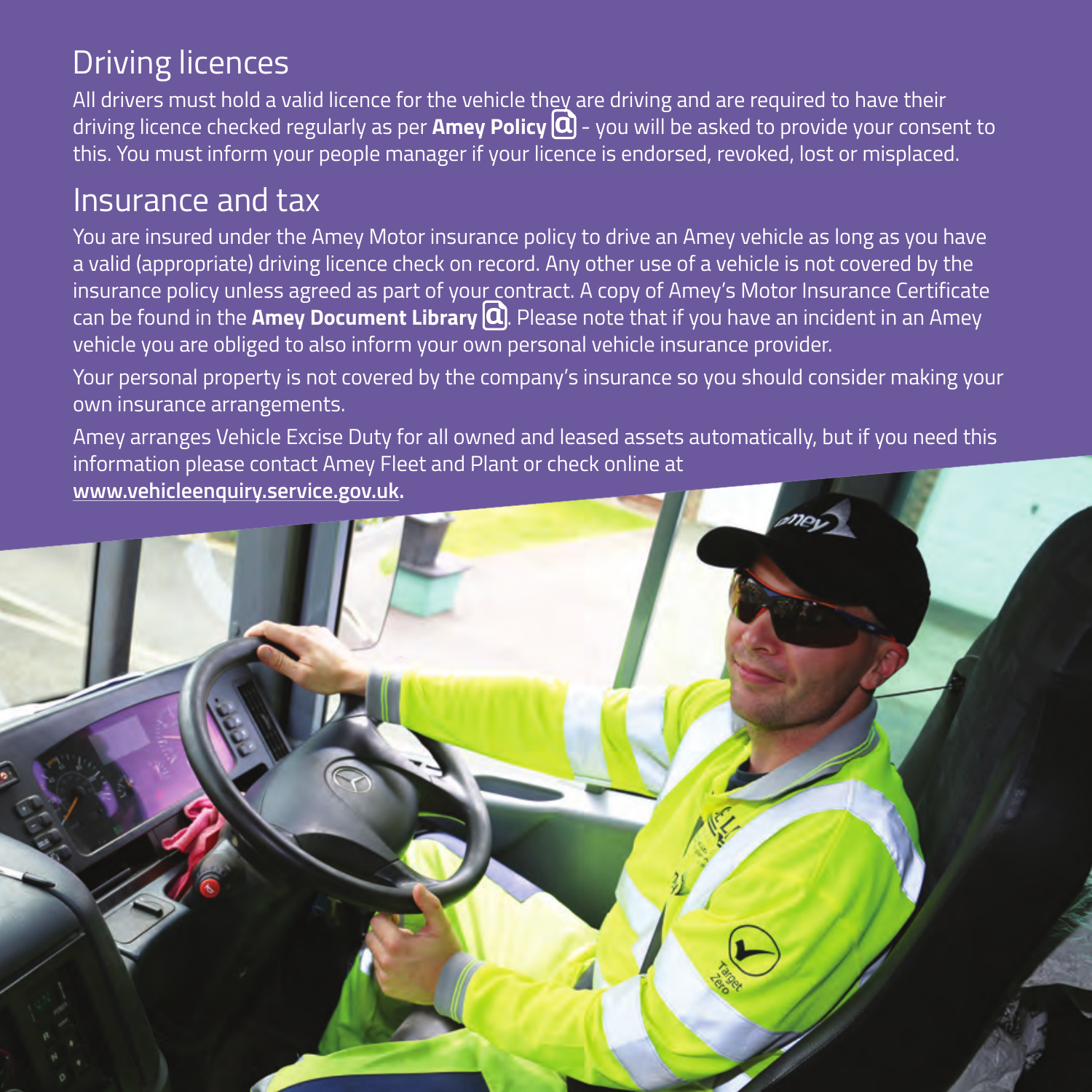### Walk round checks

For your own and other peoples' safety, it is essential that regular checks are carried out on your vehicle. Amey uses the CheckedSafe app to help facilitate this which can be downloaded from the Play Store or App Store.

**All** drivers of **all** vehicles should carry out the following checks as a minimum:



**Seats & Seatbelts Battery Warning** 

**Lamps**

**Tyres &** 

**Wheels Numberplate Fluids, Fuel** 

**& Oil Exhaust**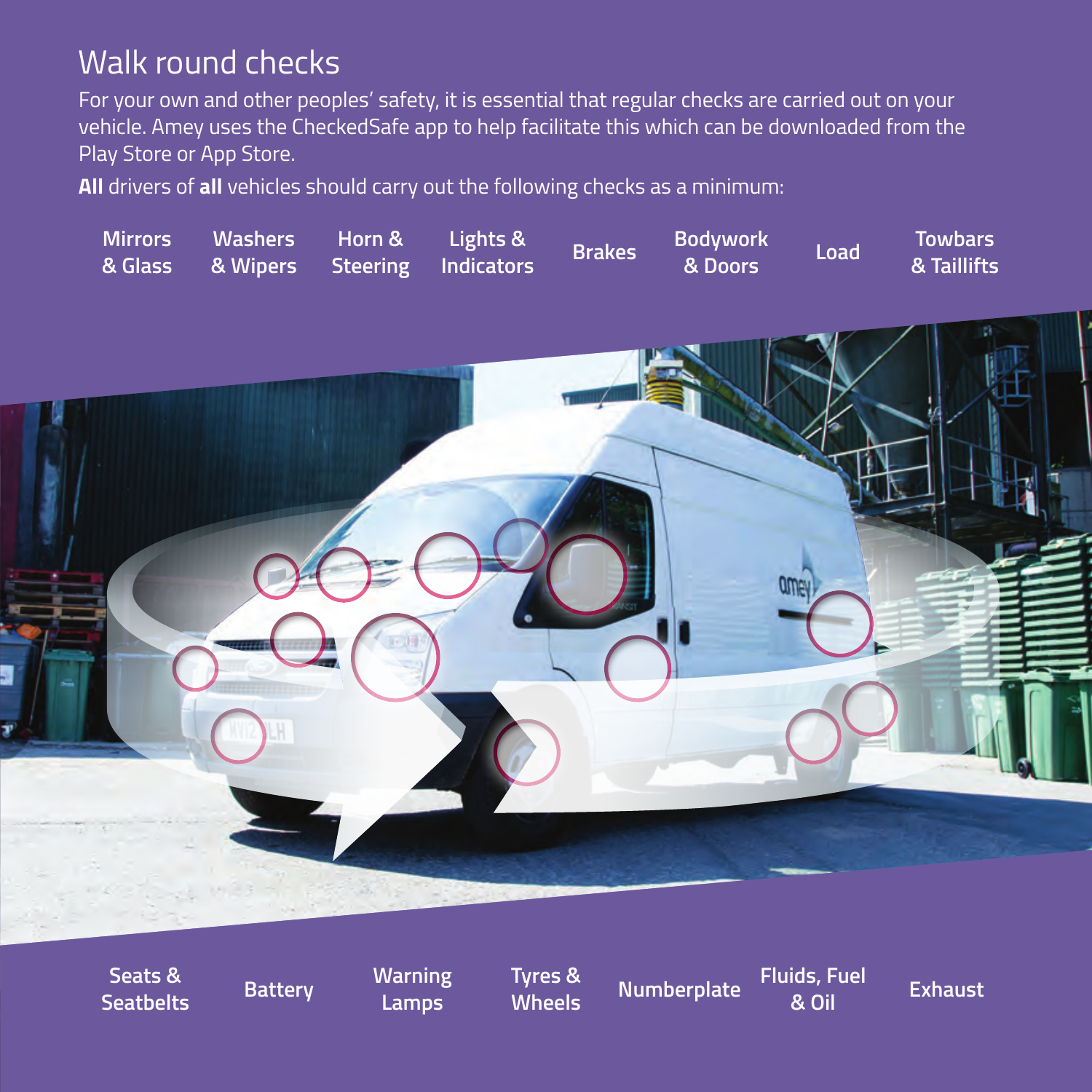### Speeding

You must adhere to the **Highway Code 4)** and observe speed limits at all times. Ensure you are aware of the speed limits for the vehicle you are driving.

Never drive too close to the vehicle in front of you, as you may not be able to stop safely in an emergency. Allow at least a two-second gap between you and the vehicle in front.

### Fitness to drive @

Before you drive a vehicle you need to be able to say **"I AM SAFE"**.

| <b>Ilness</b>          | Do you have an illness or symptoms that might affect your ability to drive?<br>Have you reported it to DVLA and your people manager?            |
|------------------------|-------------------------------------------------------------------------------------------------------------------------------------------------|
| <b>A</b> ttitude       | Try not to get impatient with other road users as it could lead to conflict.<br>Remember, when driving for work you are an ambassador for Amey. |
| <b>M</b> edication     | Could your medication or any drugs in your system affect your driving?<br>Check with your doctor/pharmacist if unsure.                          |
| <b>S</b> leep          | Have you had enough rest? Are you suffering from fatigue?<br>Take regular breaks from driving.                                                  |
| <b>A</b> Icohol        | Do you have any alcohol or drugs in your system?<br>Never drink and drive.                                                                      |
| $F$ ood                | Are you hungry or thirsty?<br>Could it affect your concentration?                                                                               |
| $\blacksquare$ yesight | When did you last have your eyes tested and are you wearing eye correction if<br>you need it? Check you can read a number plate from 20 metres. |
|                        |                                                                                                                                                 |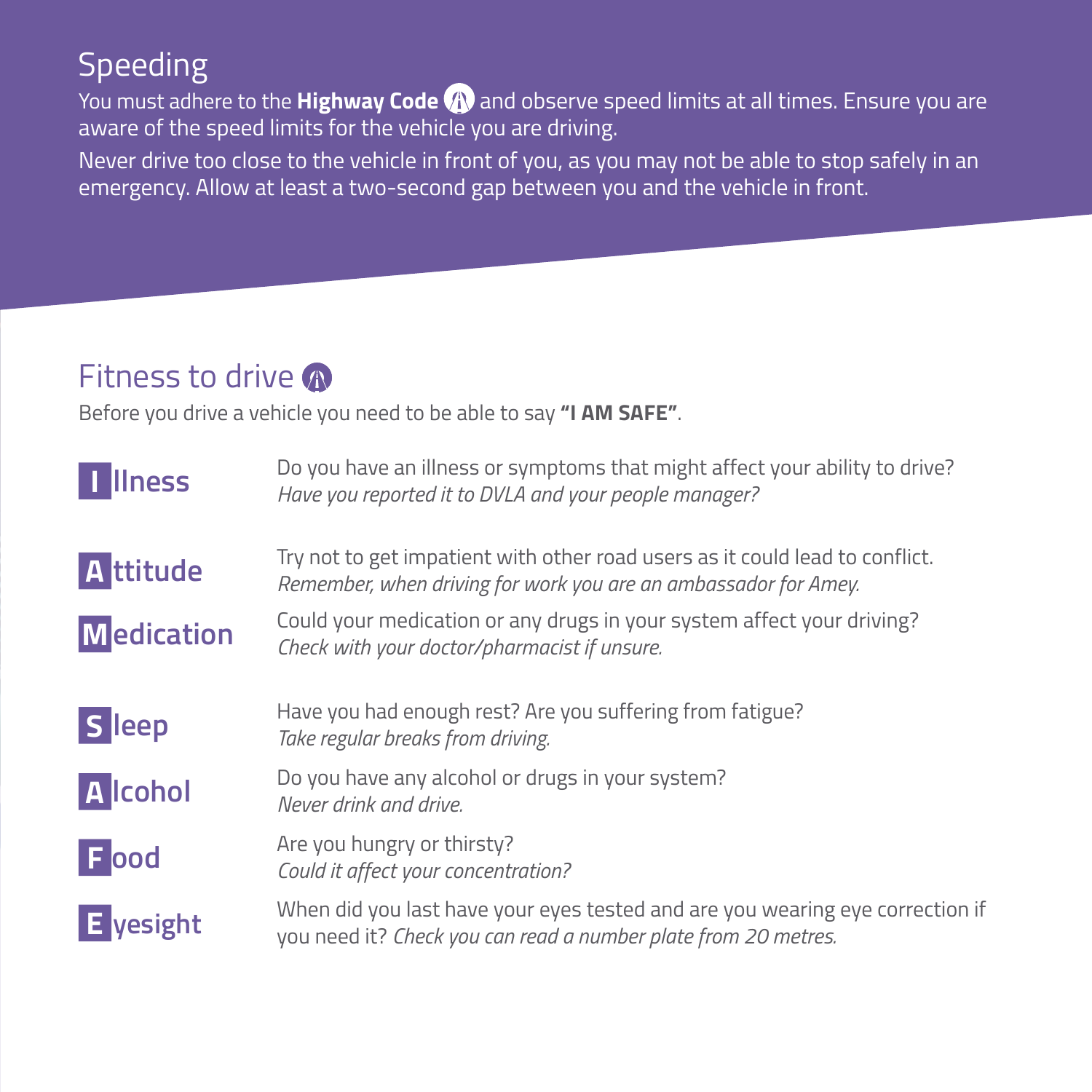### Service, maintenance, tyres

Drivers are responsible for ensuring that their vehicle has been serviced and MOT'd as per the manufacturer's guidelines and the agreed maintenance schedules. Amey has put in place appropriate providers to facilitate this.

Tyres are the only part of a vehicle which is in contact with the road. Safe acceleration, braking, steering and cornering all depend on this small area of road contact. It is important to ensure your tyres are well maintained. Check your tread depth and pressures regularly and look out for uneven wear and bulges. **Do not** attempt to change a tyre/wheel yourself, always seek professional help.

### Smoking

It is company policy that you **cannot** smoke in any Amey vehicle or when carrying a passenger on Amey business in your own vehicle – **this includes e-cigarettes**.

#### Fuel

A fuel card may only be used for the intended vehicle. You must use the correct fuel for the vehicle and provide the vehicle registration and current mileage.

If your site has the facility of bunker fuel, you must comply with local record keeping guidelines. Theft of fuel is considered gross misconduct and will result in disciplinary action being considered.

### Mobile phones

It is a criminal offence to use a hand held mobile phone or similar device in a vehicle whilst in control of a vehicle. **Amey policy** extends to the use of hands-free devices in line with industry best practice.

### Journey planning, safety and security

- Always plan your journey well, set out in good time, check the weather forecast and traffic information for the route you intend taking and inform others of your expected arrival time.
- When leaving a vehicle shut the windows, lock all doors and remove the keys.
- Valuables should not be left in an unattended vehicle. If this is unavoidable, they should be locked away out of sight.
- Never pick up hitch hikers and avoid confrontation with other road users.
- Carry an emergency kit which contains the following: Water; high energy food; waterproofs; blanket; hi-vis clothing; torch; reflective warning triangle; sponge; paper and pencil; mobile telephone, scraper.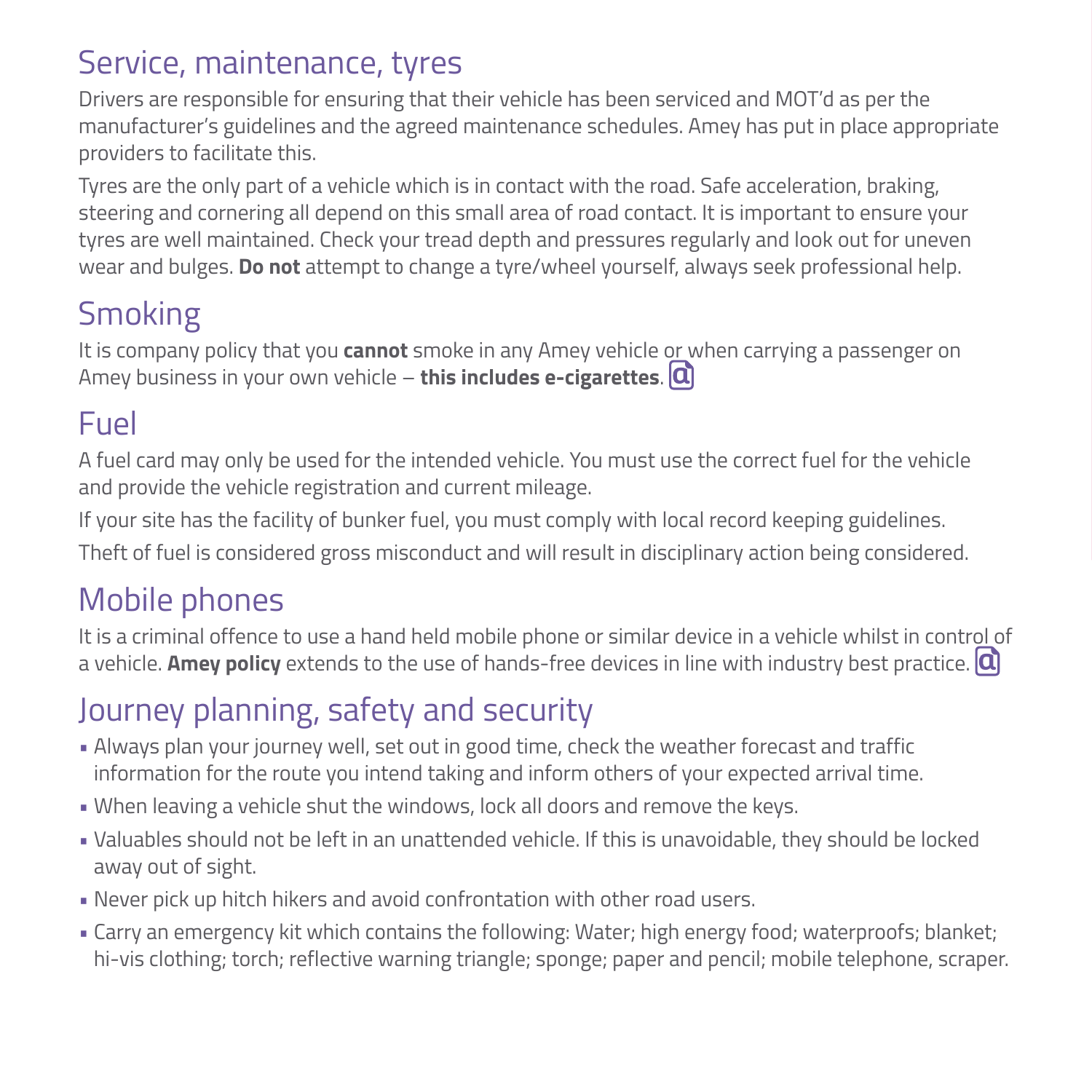### Incidents and breakdowns

If your vehicle is involved in an incident or breakdown you must take the following steps:

- **1.** Leave the vehicle using the safest exit and stand well away from traffic wear high visibility clothing.
- **2.** Call the emergency services if required.
- **3.** Contact Amey Fleet and Plant for assistance on **03433 519031**.
- **4.** Do not attempt any repairs to the vehicle.
- **5.** Use your Amey Bump Card to record all details of an incident.
- **6.** If you have a camera and it is safe to do so, take photographs of the scene.

If you have a chipped/damaged windscreen or window, call Amey Fleet and Plant on **03433 519031**.

If your vehicle is stolen, you must report it immediately to the police. You must then report it to Amey Fleet and Plant and your people manager.

### Traffic offences, congestion charges and toll fees

You are responsible for paying any parking or traffic violations received while driving. For toll, bridge and tunnel fees please refer to the **Travel and Expenses Policy**.

### Vulnerable road users

The most vulnerable road users are pedestrians, cyclists, motorcyclists and horse riders. It is particularly important to remember the following when sharing the road:

- Watch your speed.
- Be patient; give others time and room.
- Regularly check your blind spots.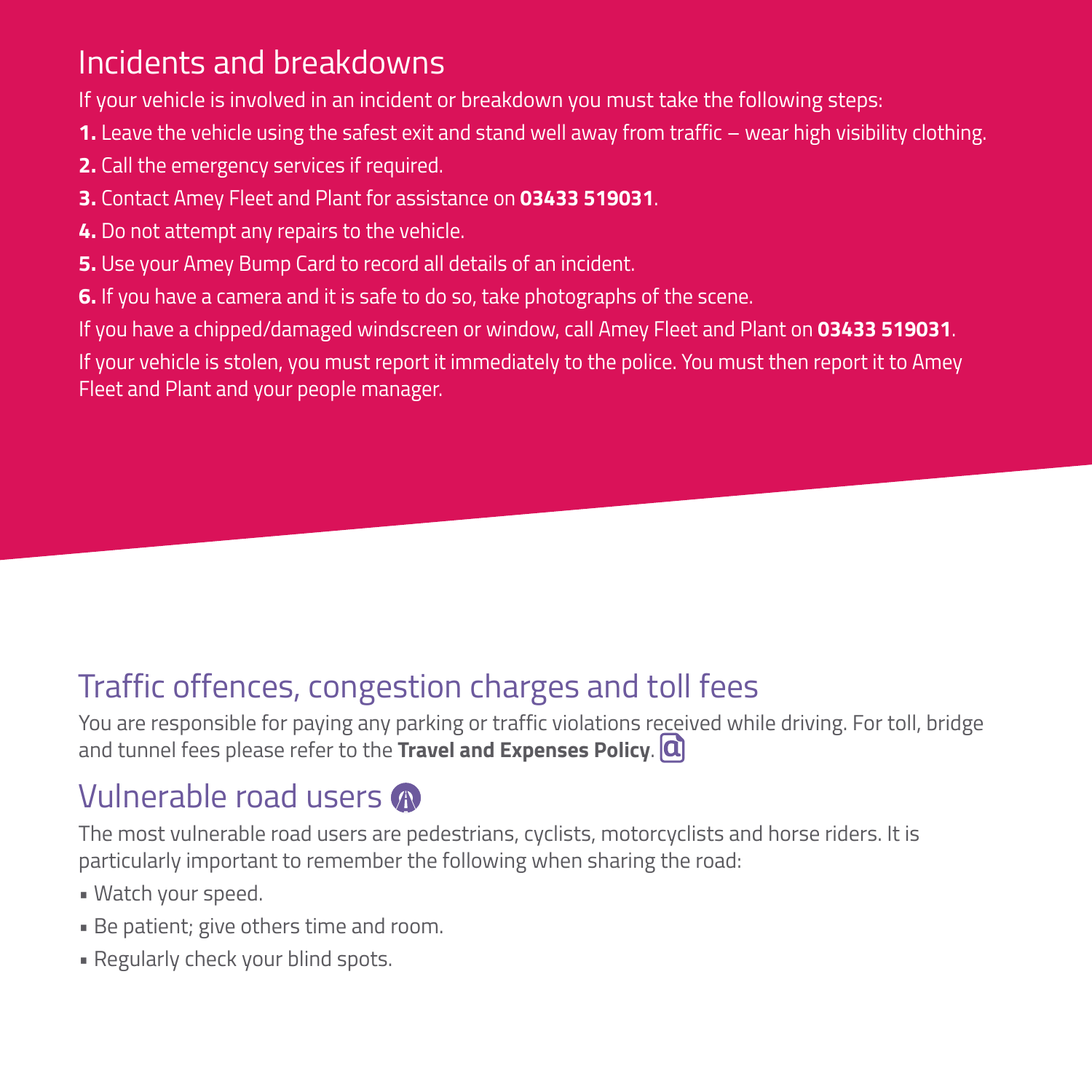### Environmental impact and sustainability

We must all be aware of the impact that our activities have on the environment. You are required to drive as economically as possible and consider the following:

- Do you need to travel?
- Do not carry unnecessary loads.
- Do not leave the engine idling.
- Ensure that the correct tyre pressures and tread depth are maintained.

### Company car and cash allowance drivers

### Driving your own vehicle on company business

If you use your own vehicle on company business, Amey has a duty of care to you and other road users to ensure that your vehicle is fit for purpose. It is your responsibility to ensure that you meet all legal and Amey requirements. You must have:

- Suitable insurance; to include business use.
- Valid Vehicle Excise Duty (tax).
- MOT (where appropriate).
- Registration document (V5) /evidence of ownership.
- Evidence of regular servicing in line with the recommended guidelines.
- The vehicle should be no more than nine years old.

You are also advised to ensure that you have adequate breakdown cover. Amey reserves the right to request copies of relevant documents.

### Benefit in kind

Drivers are responsible for their own tax affairs. A company vehicle that is available for personal use may require the payment of benefit in kind income tax and it is your responsibility to keep the tax office informed. Each year, Amey will notify the tax office of all vehicles driven in the prior tax period.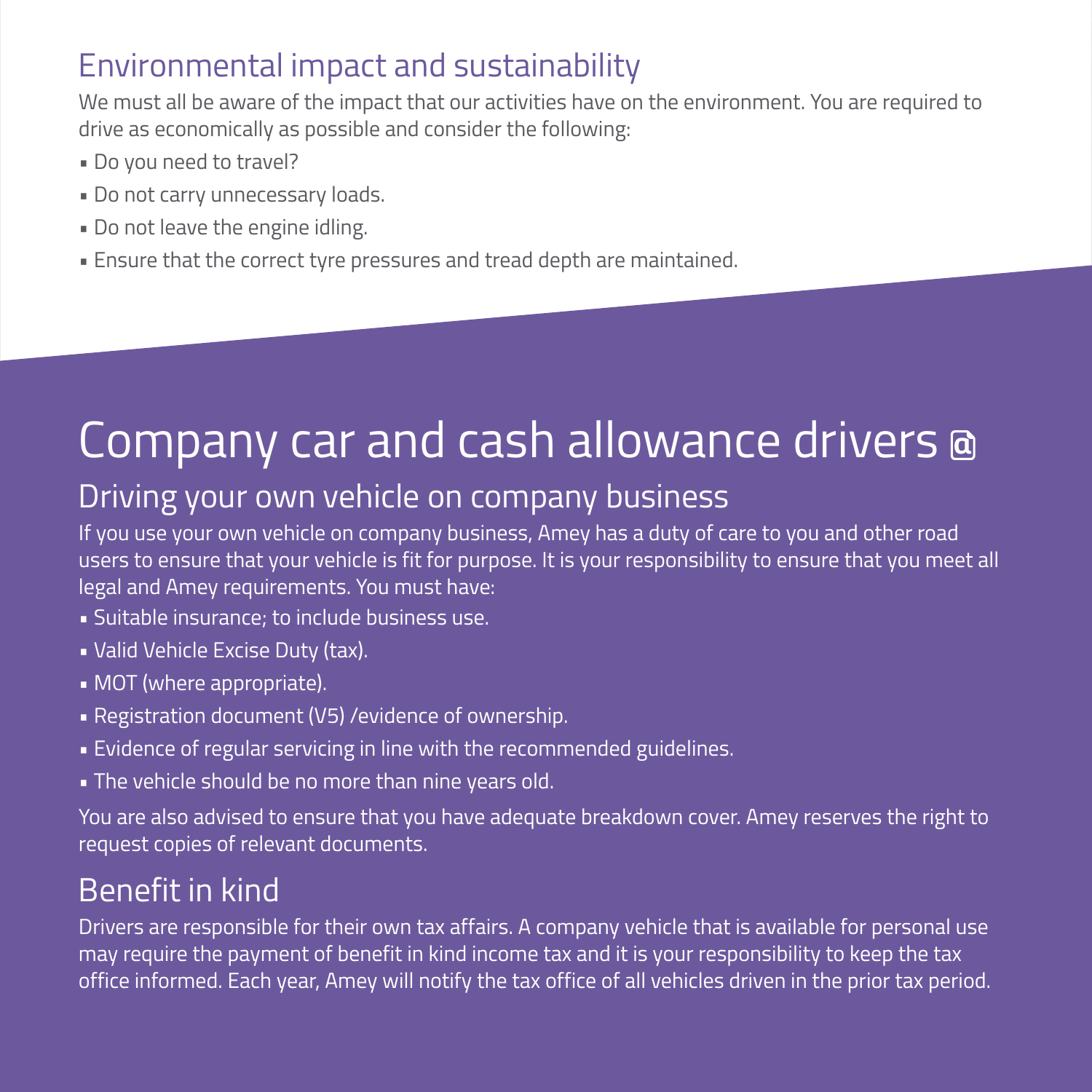

#### Taking your vehicle abroad

Company cars may be taken to mainland Europe as long as you have complied with the following:

- Contact the vehicle leasing company to obtain permission for the vehicle to be taken out of the country and obtain the Vehicle on Hire certificate – drivers will have to pay a fee to the leasing company to obtain this certificate.
- Ensure you have breakdown cover (equivalent to AA 5\*) should the vehicle need to be recovered back to the UK if it becomes unroadworthy. All costs incurred for this are the responsibility of the employee.
- Comply with local legislation within each country that you visit e.g. headlight adjustment, alcohol testing kits etc.

Amey vehicles are **not** insured for use outside the EU and Switzerland and you must contact Amey Group Insurance before travelling if you intend to take the vehicle outside the EU.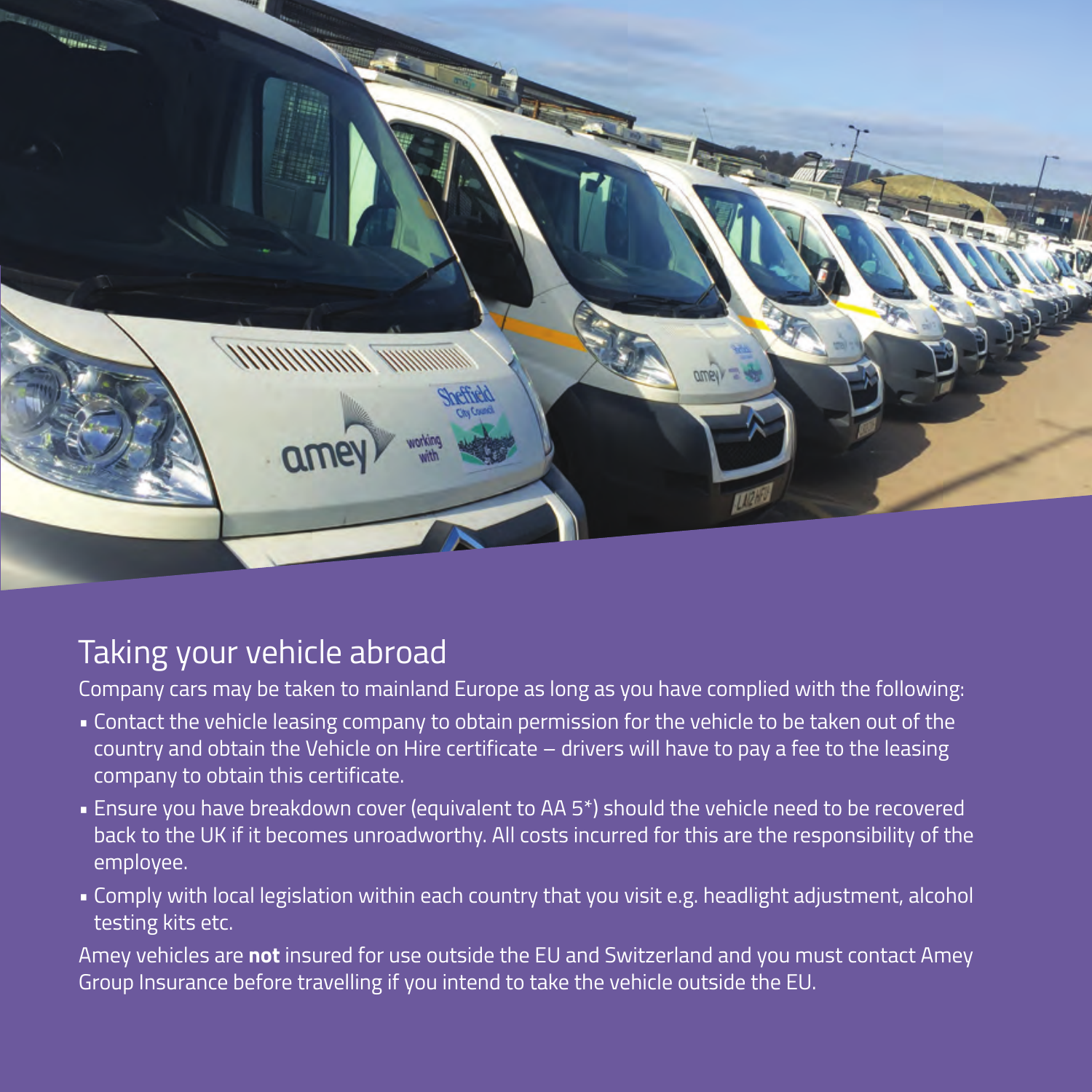## Operational vehicle drivers

### Loads

It is illegal and dangerous to drive a vehicle that is overloaded or has an insecure load. Make sure the weight is distributed correctly, checking the maximum weight permitted and axle loads.

If you carry dangerous goods on your vehicle you need to fulfil your legal responsibilities. Specialised information is required for this type of activity and additional training may be necessary. Pay special attention to gas bottles and petrol cans and ensure they are stored appropriately.

### **DVSA**

The Driving and Vehicle Standards Agency (DVSA) can issue drivers with fixed penalty notices for vehicle and traffic offences. If you are stopped:

- Provide required information e.g. defect sheets, driving licence details etc.
- Inform your manager who should then inform Amey Fleet and Plant.

DVSA also have powers to immobilise unsafe vehicles. If your vehicle is immobolised you must inform your Transport/People Manager who must immediately inform Amey Fleet and Plant.

### **Telematics**

It is **Amey policy**  $\Omega$  to have vehicle telematics units fitted to operational vehicles. Telematics data is compiled in order to assist and provide data relating to:

- Utilisation and productivity.
- Miles travelled/usage/idling.
- MPG and emissions to improve performance and reduce CO2.
- Lone worker management.
- Driver behaviour management.

### Towing and trailers

If you are required to tow a trailer, you must comply with the following to ensure you are safe and legal:

- Do not tow more than your licence permits.
- Do not overload the trailer, distribute the weight evenly and ensure the load is secure.
- Be aware that speed limits are lower for vehicles towing trailers.
- The trailer must be properly hitched to the vehicle using the correct pins, clips and breakaway cables.
- Towing a trailer could bring you into scope of Operator Licensing and Drivers' Hours law.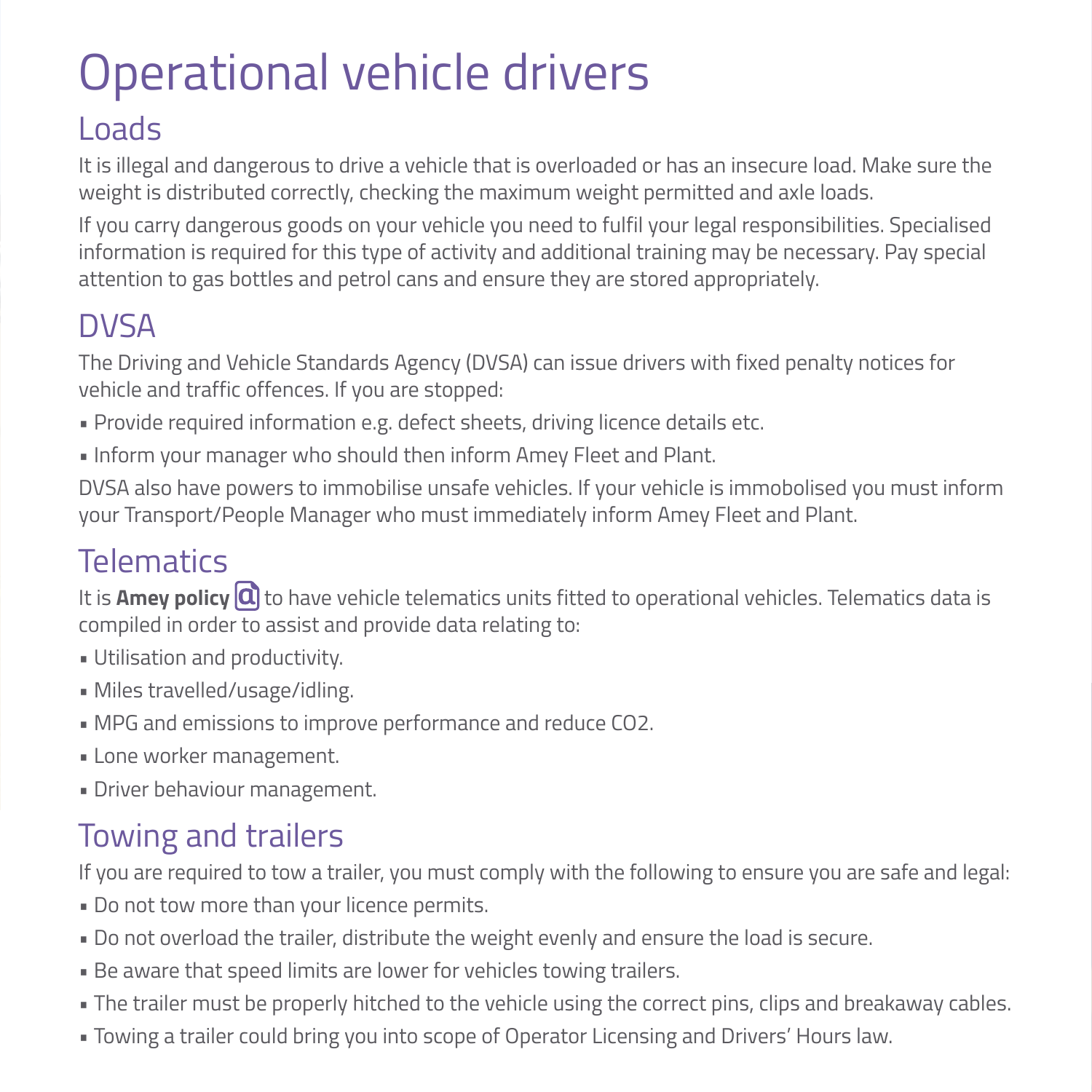### Driver Certificate of Professional Competency (Driver CPC)

Employees who drive vehicles in categories, C1, C1+E, C or C+E, D1, D1+E, D or D+E must complete their Driver CPC training and carry their Driver Qualification Card (DQC) at all times whilst driving. Lost, stolen or missing cards should be reported to the DVSA immediately.

### Drivers' hours

The amount of driving you can do and how you must record it is governed by law under the following regulations:

- EU Drivers' Hours.
- **The GB Domestic.**
- Working Time Directive.

Drivers are responsible for ensuring they are operating under the correct rules. See **Amey Policy** for further details.

### Reversing assistant and blind spots

You need to be aware of your surroundings and make sure people around you know that you are reversing. Refer to **Amey Drivers Hours and Records Policy (Q)** and use a Reversing Assistant where appropriate.

Be aware of where your blind spots are and take extra care before performing any manoeuvres where there may be another road user hidden from view.

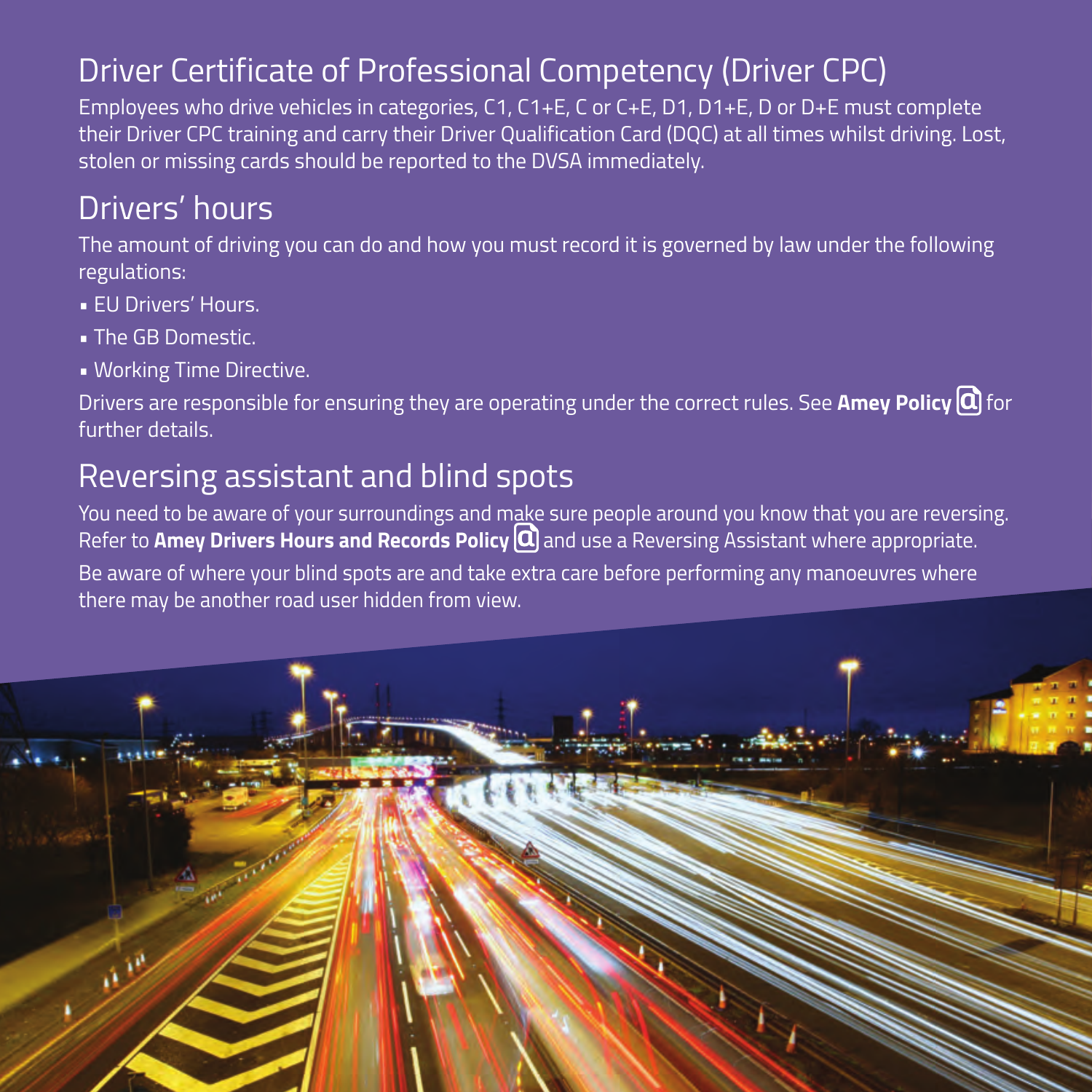### Key contacts

You can contact all departments within Amey Fleet and Plant by calling **03433 519031** and selecting the option you require. You can also contact the teams via email as set out in the table below:

| <b>Service/Support</b>                                 | <b>E-mail Address</b>                                              | <b>Contact For</b>                                                              |
|--------------------------------------------------------|--------------------------------------------------------------------|---------------------------------------------------------------------------------|
| <b>Company Cars</b>                                    | amey@hitachicapital.co.uk                                          | Company car orders/queries                                                      |
| <b>Compliance</b>                                      | olicence @amey.co.uk<br>amey.compliance@hitachicapital.co.uk       | O Licence<br>Vehicle docs, VED, Fines                                           |
| <b>Daily Rental and</b><br><b>Safety Critical Hire</b> | shorttermhire@amey.co.uk                                           | Daily rental bookings and queries<br>including safety critical plant            |
| <b>Driver Risk</b><br><b>Management</b>                | fleetroadrisk@amey.co.uk<br>ameydriversupport@applieddriving.co.uk | <b>Road Safety and Driver Risk</b><br>Management info<br>Driving licence checks |
| <b>Fleet Optimisation</b>                              | fleet.optimisation@amey.co.uk                                      | Telematics and vehicle utilisation                                              |
| <b>Fleet Procurement</b>                               | amey@hitachicapital.co.uk                                          | Long term hire and asset<br>procurement                                         |
| <b>Fuel Cards</b>                                      | fuelcards@amey.co.uk                                               | Fuel card queries                                                               |
| <b>Insurance</b>                                       | insurance@amey.co.uk                                               | Insurance and claims queries                                                    |
| <b>Maintenance</b>                                     | AmeyTS@hitachicapital.co.uk                                        | All maintenance queries: tyres, glass,<br>breakdown, service, MOT etc.          |
| <b>Plant</b>                                           | Plant.Provision@amey.co.uk                                         | <b>Plant queries</b>                                                            |

#### **KEY TO SYMBOLS USED IN DOCUMENT**

Where you see this symbol, refer to The Highway Code for further information  $\sigma$ 

વિ Where you see this symbol, refer to the Amey Document Library for further information